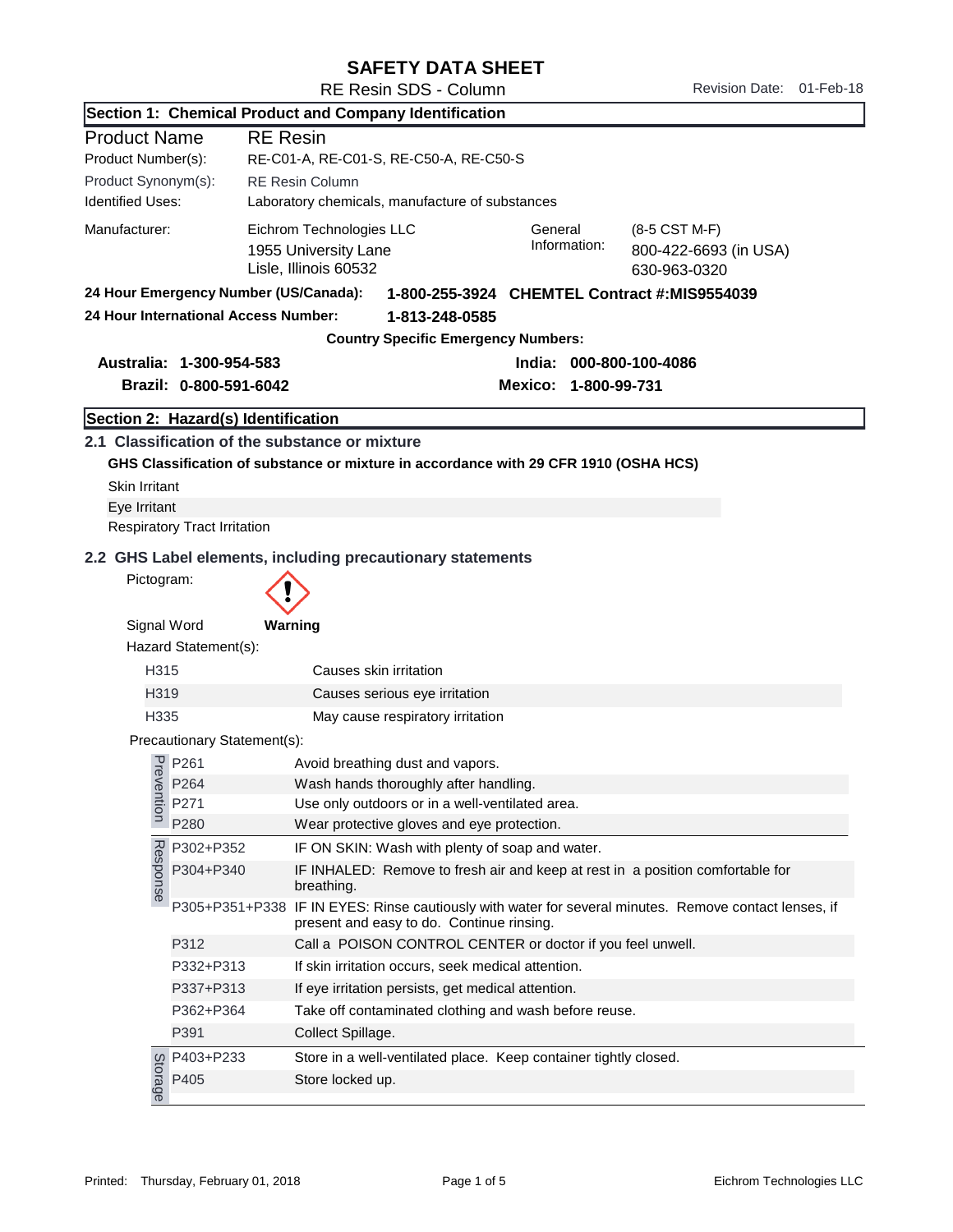P<sub>501</sub> Dispose of contents/container in accordance with federal, state, and local regulations.<br>
P<sub>50</sub><br>
<u>B</u><br>
<u>B</u><br>
<u>B</u>

## 2.3 Hazards Not Otherwise Classified (HNOC) or not covered by GHS:

| P501<br>Disposa                                                    |                     | Dispose of contents/container in accordance with federal, state, and local regulations. |
|--------------------------------------------------------------------|---------------------|-----------------------------------------------------------------------------------------|
| 2.3 Hazards Not Otherwise Classified (HNOC) or not covered by GHS: |                     |                                                                                         |
| Section 3: Composition / Information on Ingredients                |                     |                                                                                         |
| Component                                                          | CAS Number          | Percentage Range                                                                        |
| De-ionized water                                                   | 007732-18-5         | 60-70%                                                                                  |
| Nonionic Acrylic Ester Polymer                                     | <b>Trade Secret</b> | 18-24%                                                                                  |
| TriButylPhosphate                                                  | 126-73-8            | 7-9%                                                                                    |
| Octyl (phenyl)-N.N-diisobutyl carbamoylmethylphosphine<br>oxide    | 83242-95-9          | $5 - 7%$                                                                                |
| Nitric Acid, Concentrated                                          | 7697-37-2           | approximately 0.1%                                                                      |

| Section 4: First-aid Measures                                                           |                                                                                                                                                             |
|-----------------------------------------------------------------------------------------|-------------------------------------------------------------------------------------------------------------------------------------------------------------|
| Ingestion                                                                               | Contact local poison control center.                                                                                                                        |
| <b>Skin Contact</b>                                                                     | Wash immediately with soap and copious amounts of water. Remove and wash<br>contaminated clothing promptly. If irritation develops, seek medical attention. |
| Eye Contact                                                                             | IF IN EYES: Rinse cautiously with water for several minutes. Remove contact<br>lenses, if present and easy to do. Continue rinsing.                         |
| Inhalation                                                                              | Remove to fresh air. If breathing is labored, administer oxygen. If not breathing,<br>give artificial respiration. Seek medical attention.                  |
| Most important symptoms and effects,<br>both acute and delayed                          | No further relevant information available.                                                                                                                  |
| Indication of any immediate medical<br>attention and special treatment needed antidote. | Treat according to symptoms (decontamination, vital functions), no known specific                                                                           |

| Section 5: Firefighting Measures       |                                                                                                                                                                 |
|----------------------------------------|-----------------------------------------------------------------------------------------------------------------------------------------------------------------|
| <b>Extinguishing Media</b>             | Foam, CO2, Dry Chemical                                                                                                                                         |
| Fire and Explosion Hazards             | Highly toxic and irritating fumes may be released and extinguishing water runoff may<br>be toxic.                                                               |
|                                        | Polymer does not support flame.                                                                                                                                 |
| Protective Equipment                   | Wear positive pressure self-contained breathing apparatus and full personal<br>protective equipment.                                                            |
| Special Hazards                        | Possible combustion products include phosphorous oxides, phosphoric acid, carbon<br>dioxide, and carbon monoxide, in addtion to unidentified organic compounds. |
| Section 6: Accidental Release Measures |                                                                                                                                                                 |
| Personal precautions                   | Avoid breathing vapors, mist, or gas. See section 8.<br>Surface may be slippery.                                                                                |
|                                        | Use proper personal protect equipment (specified in section 8)                                                                                                  |
|                                        | Surface may be slippery.                                                                                                                                        |
|                                        | Use proper personal protect equipment (specified in section 8)                                                                                                  |
| and clean-up                           | Methods and materials for containment Sweep up material and transfer to a suitable container for disposal.                                                      |
|                                        | Sweep up material and transfer to a suitable container for disposal.                                                                                            |
| Reference to other sections            | For disposal see section 13.                                                                                                                                    |
| Section 7: Handling and Storage        |                                                                                                                                                                 |
| Conditions for safe handling           | Avoid contact with skin and eyes. Avoid inhalation of vapor or mist.                                                                                            |
|                                        | Use mechanical exhaust if dust is formed.                                                                                                                       |
| Conditions for safe storage            | Normal warehouse storage in cool, dry area is satisfactory.                                                                                                     |
|                                        | Keep away from strong oxidizers.                                                                                                                                |
| Specific End Use(s)                    | Apart from the uses mentioned in section 1 no other specific uses are stipulated.                                                                               |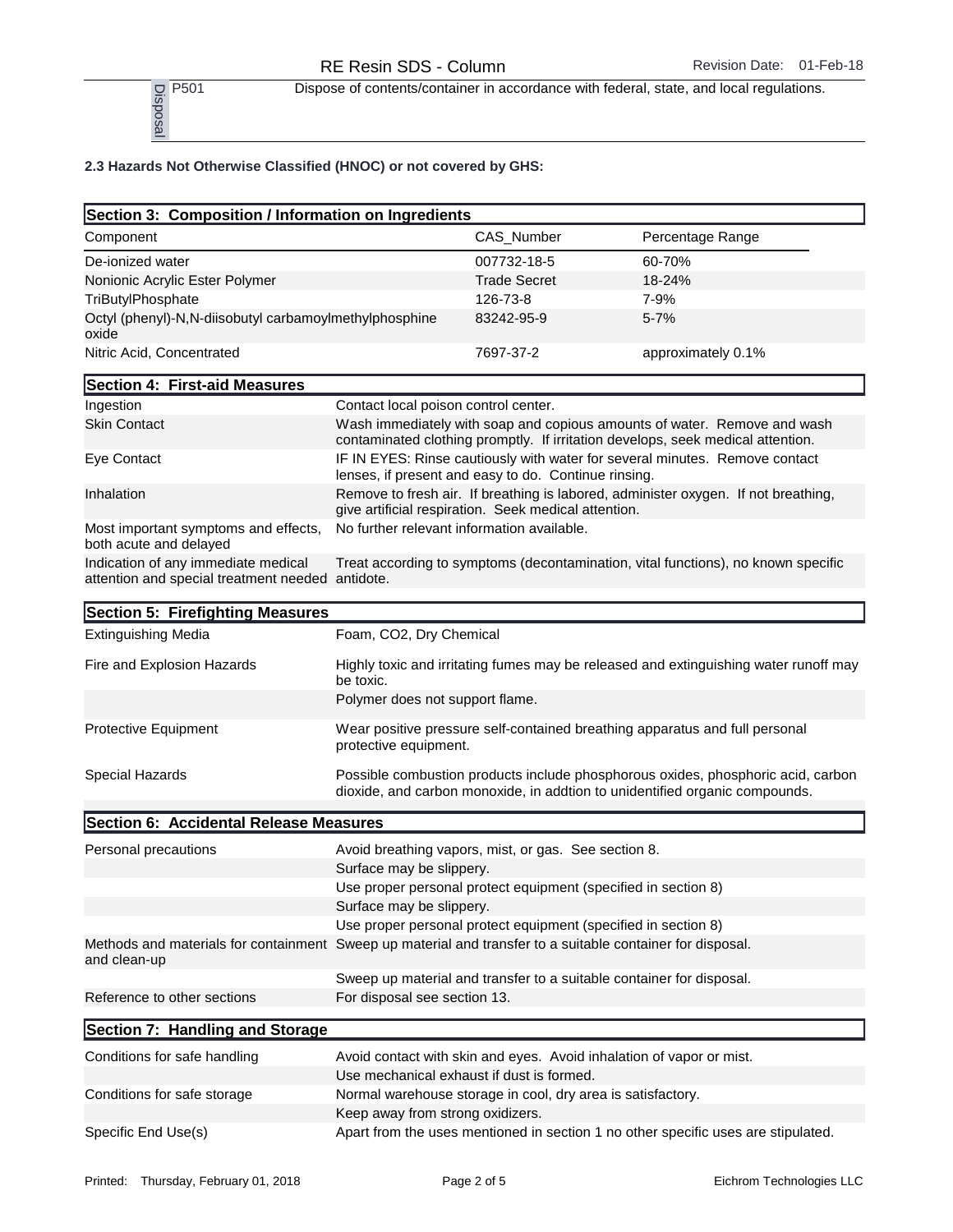| Section 8: Exposure Controls / Personal Protection    |                                                         |                                                                                                                                                                                                                          |                                                                                                                                                            |  |
|-------------------------------------------------------|---------------------------------------------------------|--------------------------------------------------------------------------------------------------------------------------------------------------------------------------------------------------------------------------|------------------------------------------------------------------------------------------------------------------------------------------------------------|--|
| <b>Control Parameters</b>                             |                                                         | Per ACGIH, TLV-TWA for Tributylphosphate is 2 ppm.<br>Per OSHA, PEL TWA is 5 mg/m3 for Tributylphosphate.<br>Per NIOSH, REL TWA is 0.2 ppm (2.5 mg/m3) for Tributylphosphate and IDLH is 30<br>ppm for Tributylphosphate |                                                                                                                                                            |  |
| <b>Exposure Controls</b>                              | Mechanical exhaust is required.                         |                                                                                                                                                                                                                          |                                                                                                                                                            |  |
|                                                       |                                                         | Do not eat, drink or smoke when using this product.                                                                                                                                                                      |                                                                                                                                                            |  |
|                                                       |                                                         | immediately after handling the product.                                                                                                                                                                                  | Avoid contact with skin, eyes, and clothing. Wash hands before breaks and                                                                                  |  |
| Body protection                                       |                                                         | Wear protective gloves, clothing, and eye protection.                                                                                                                                                                    |                                                                                                                                                            |  |
| Respiratory protection                                | canister may be permissible.                            |                                                                                                                                                                                                                          | Use NIOSH/MSHA approved respirator when handling material outside of<br>mechanical exhaust. An air-purifying respirator with an organic vapor cartridge or |  |
| Section 9: Physical Properties                        |                                                         |                                                                                                                                                                                                                          |                                                                                                                                                            |  |
| Information on basic physical and chemical properties |                                                         |                                                                                                                                                                                                                          |                                                                                                                                                            |  |
| Appearance:                                           | Powder-Liquid Mixture<br>White bead in colorless liquid | <b>Explosion Limits</b><br>(Upper/Lower):                                                                                                                                                                                | Not Established                                                                                                                                            |  |
| Odor:                                                 | Low to none                                             | Flash Point:                                                                                                                                                                                                             | Not applicable                                                                                                                                             |  |
| Odor Threshold:                                       | Not Fstablished.                                        | Flammability:                                                                                                                                                                                                            | Not Established                                                                                                                                            |  |

| Odor Threshold:<br>Not Established       |                             |                                                                                                                                                                                      | Flammability:                                                           | Not Established               |
|------------------------------------------|-----------------------------|--------------------------------------------------------------------------------------------------------------------------------------------------------------------------------------|-------------------------------------------------------------------------|-------------------------------|
| pH:                                      | 1.3 (dilute acid)           |                                                                                                                                                                                      | Autolgnition Temperature:                                               | Product is not self-igniting. |
| <b>Melting Point:</b>                    | Not Established             |                                                                                                                                                                                      | Decomposition                                                           | Not Established               |
| <b>Boiling Point:</b><br>Not Established |                             | Temperature                                                                                                                                                                          |                                                                         |                               |
| <b>Relative Density:</b>                 | 0.37 g/mL at $25^{\circ}$ C |                                                                                                                                                                                      | VaporPressure:                                                          | Not Established               |
| Solubility:                              | Insoluble in water          |                                                                                                                                                                                      | VaporDensity:                                                           | Not Established               |
| <b>Partition Coefficient:</b>            | Not Established             |                                                                                                                                                                                      | <b>Evaporation Rate:</b>                                                | Not Established               |
| Viscosity:                               | Not Established             |                                                                                                                                                                                      |                                                                         |                               |
| Section 10: Stability and Reactivity     |                             |                                                                                                                                                                                      |                                                                         |                               |
| Reactivity                               |                             |                                                                                                                                                                                      | No hazardous reactions if stored and handled as indicated.              |                               |
| Chemical Stability                       |                             |                                                                                                                                                                                      | Stable under normal handling and storage conditions.                    |                               |
| <b>Hazardous Reactions</b>               |                             | polymerization will not occur.                                                                                                                                                       | No hazardous reactions are expected in normal laboratory use. Hazardous |                               |
| Materials to Avoid                       |                             | Contact with strong oxidizers will degrade material.                                                                                                                                 |                                                                         |                               |
| Hazardous decomposition Products         |                             | Possible combustion products include phosphorous oxides, phosphoric acid, carbon<br>dioxide, and carbon monoxide; additional unidentified organic compounds may also<br>be produced. |                                                                         |                               |

| Section 11: Toxicology Information |                                                                                                        |
|------------------------------------|--------------------------------------------------------------------------------------------------------|
| <b>Acute Toxicity</b>              |                                                                                                        |
| Oral Effects                       | CMPO, oral LD50 $>$ 5000 mg/kg.                                                                        |
|                                    | Polymer, Oral LD50 > 5,000 mg/kg (rat)                                                                 |
|                                    | Tributylphosphate, Oral LD50 is 1189 mg/kg (mouse).                                                    |
|                                    | Tributylphosphate, Oral LD50 is 3000 mg/kg (rat).                                                      |
|                                    | RE Resin Column, estimated oral LD50 is >10000 mg/kg (mouse).                                          |
| Inhalation Effects                 | Tributylphosphate, inhalation LC50 is 2529 ppm (rat - 1 hr) [or 28000 mg/m3]                           |
|                                    | Tributylphosphate, inhalation LC50, mouse: 1300 mg/m3.                                                 |
|                                    | RE Resin Column, estimated inhalation LC50, vapor is 27,000 ppm (rat - 1 hr) [or<br>$108 \text{ mg/l}$ |
| Eye Effects                        | Tributylphosphate, Draize test, rabbit, eye: 500 mg Severe.                                            |
| <b>Dermal Effects</b>              | CMPO, dermal LD50 > 2000 mg/kg.                                                                        |
|                                    | Polymer, Dermal LD50 > 5,000 mg/kg (rabbit)                                                            |
|                                    | Tributylphosphate, dermal LD50 is >3100 mg/kg (rabbit)                                                 |
|                                    | RE Resin Column, estimated oral LD50 is >10,000 mg/kg (mouse).                                         |
|                                    |                                                                                                        |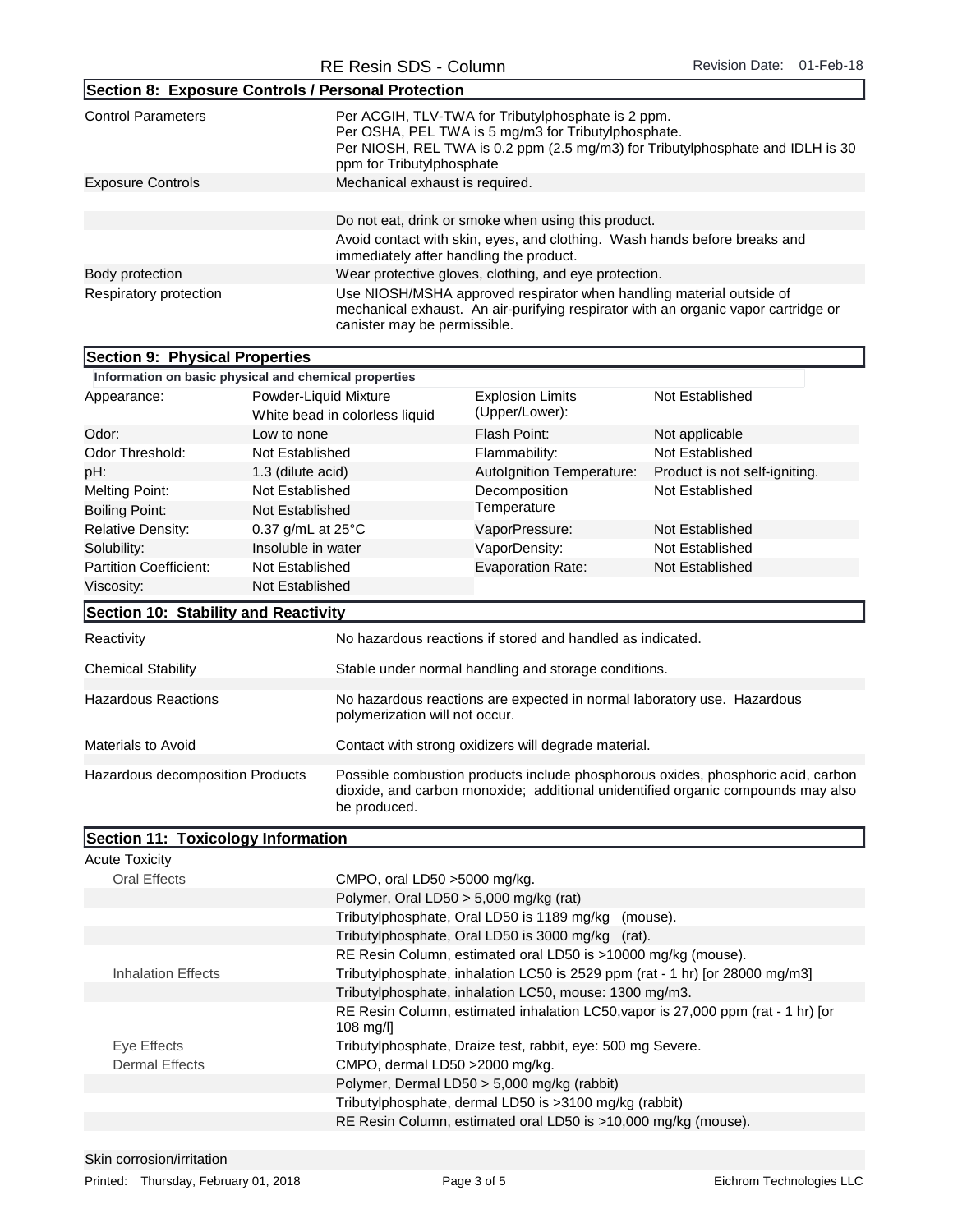|                                   | RE RESIN SUS - COIUNNI                                                                                                                                      | Revision Date: 01-Feb-10 |
|-----------------------------------|-------------------------------------------------------------------------------------------------------------------------------------------------------------|--------------------------|
|                                   | Tributylphosphate is a mild skin irritant (rabbit). No data available for other<br>components.                                                              |                          |
| Serious eye damage/irritation     |                                                                                                                                                             |                          |
|                                   | Tributylphosphate is a mild eye irritant (rabbit). No data available for other<br>components.                                                               |                          |
| Respiratory or skin sensitization |                                                                                                                                                             |                          |
|                                   | No data available regarding respiratory or skin sensitization effects of this product.                                                                      |                          |
| Germ Cell Mutagenicity            |                                                                                                                                                             |                          |
|                                   | No data available regarding mutagenic effects of this product.                                                                                              |                          |
| Carcinogenicity                   |                                                                                                                                                             |                          |
|                                   |                                                                                                                                                             |                          |
|                                   | No component of this product present at levels greater than or equal to 0.1% is<br>identified as a carcinogen or potential carcinogen by OSHA.              |                          |
|                                   | No component of this product present at levels greater than or equal to 0.1% is<br>identified as a known or anticipated carcinogen by NTP.                  |                          |
|                                   | No component of this product present at levels greater than or equal to 0.1% is<br>identified as probable, possible, or confirmed human carcinogen by IARC. |                          |
|                                   | No specific data available for some components. Minimize direct exposure to<br>material.                                                                    |                          |
|                                   | Tributylphosphate, Limited evidence of carcinogenicity in animal studies. (Rat, Oral,<br>Kidney, Ureter, Bladder: tumors; Mouse, Oral, Liver: tumors).      |                          |
| <b>Reproductive Toxicity</b>      |                                                                                                                                                             |                          |
|                                   | No data available regarding reproductive effects of this product.                                                                                           |                          |
| Specific Target Organ Toxicity    |                                                                                                                                                             |                          |
| Single Exposure                   | No data available regarding specific target organ toxicity single exposure.                                                                                 |                          |
| <b>Repeated Exposure</b>          | No data available regarding specific target organ toxicity repeated exposure.                                                                               |                          |
| <b>Aspiration Hazard</b>          |                                                                                                                                                             |                          |
|                                   | No data available regarding aspiration hazards associated with this product.                                                                                |                          |

## Section 12: Ecological Information

| <b>Aquatic Toxicity</b> |
|-------------------------|
|-------------------------|

| Acute Toxicity to fish              | Tributylphosphate - LC50, Carassius auratus (goldfish) - 8.8 mg/l - 96 hr                                                                                        |  |  |
|-------------------------------------|------------------------------------------------------------------------------------------------------------------------------------------------------------------|--|--|
|                                     | TRU Resin Column - Estimated LC50, Carassius auratus (goldfish) - 32 mg/l - 96 hr                                                                                |  |  |
|                                     | Acute Toxicity to aquatic invertebrates Tributylphosphate - EC50, Daphnia magna (water flea) - 3.6 mg/l - 48 hr                                                  |  |  |
|                                     | TRU Resin Column - Estimated EC50, Daphnia magna (water flea) -72 mg/l - 48 hr                                                                                   |  |  |
| Acute toxicity to aquatic plants    | Tributylphosphate - EC50, Desmodesmus subspicatus (green algae) - 176 mg/l - 72<br>hr                                                                            |  |  |
|                                     | TRU Resin Column - Estimated EC50, Desmodesmus subspicatus (green algae) -<br>22 mg/l - 72 hr                                                                    |  |  |
| Persistance and degradability       |                                                                                                                                                                  |  |  |
| Biodegradability                    | Tributylphosphate - aerobic biodegradability - exposure time 28 d, 89% - readily<br>biodegradable.                                                               |  |  |
| Bioaccumulative potential           |                                                                                                                                                                  |  |  |
|                                     |                                                                                                                                                                  |  |  |
| Mobility in Soil                    | No data are available for mobility in soil.                                                                                                                      |  |  |
| PBT/vPvB assessment                 | PBT/vPvB assessment not available as chemical safety assessment not<br>required/not conducted.                                                                   |  |  |
| Other                               | An environmental hazard cannot be excluded in the event of unprofessional<br>handling or disposal. Very toxic to aquatic life with long lasting effects.         |  |  |
| Section 13: Disposal Considerations |                                                                                                                                                                  |  |  |
| General                             | Dispose of contents/container in accordance with federal, state, and local<br>regulations.                                                                       |  |  |
| Unused:                             | Dispose of liquid according to local regulations for acids.                                                                                                      |  |  |
|                                     | Bury resin in licensed landfill or burn in approved incinerator equipped with an<br>afterburner and scrubber according to local, state, and federal regulations. |  |  |

material according to local, state, and federal regulations.

For resin contaminated with hazardous materials, dispose of mixture as hazardous